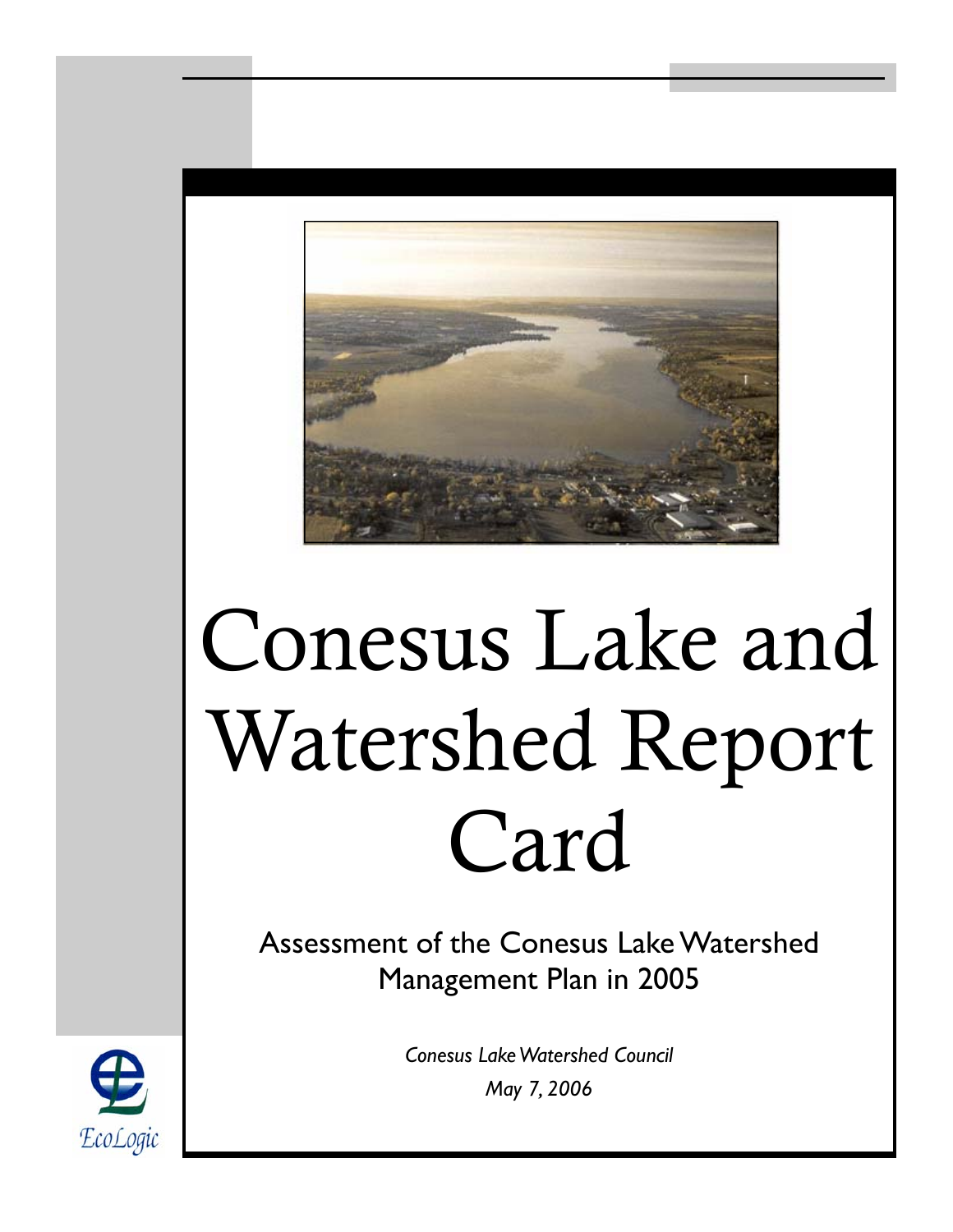

### **PURPOSE OF THIS DOCUMENT**

One of the recommendations of the Conesus Lake Watershed Management Plan (CLWMP) is to prepare an annual update summarizing the status of activities in the watershed designed to reduce nonpoint source pollution. In addition, the annual summary provides a forum for tracking water quality conditions in Conesus Lake and highlighting new information.



#### **Major accomplishments**

Since completion of the CLWMP in 2003, the Livingston County Planning Department and the Board of Supervisors have taken steps to implement the plan's recommendations. The first step was forming the Conesus Lake Watershed Council. The Watershed Council was created in December 2003. Nine watershed partners: three Villages, five Towns, and Livingston County signed an Intermunicipal Agreement to implement the recommendations of the CLWMP. The Watershed Council met quarterly in 2005 and made significant progress on several CLWMP initiatives.

- In 2004, a detailed analysis authorized by The Watershed Council and the Livingston County Board of Supervisors demonstrated that alum treatment would be an environmentally safe and effective means of reducing phosphorus and algae in Conesus Lake. The State Environmental Quality Review (SEQR) process was followed, and the Final EIS was approved by the Board of Supervisors in December 2004. In 2005, the Livingston County Planning Department received a Special Projects Fund grant through Finger Lakes-Lake Ontario Watershed Protection Alliance (FL-LOWPA) to fund a benthic survey, which was required per NYSDEC comment on the alum FEIS. A benthic survey was completed by Dr. Sid Bosch of SUNY Geneseo in the summer of 2005.
- A booklet on watershed stewardship issues was published late in 2004, under the direction of Watershed Manager Don Wetzel. The booklet was distributed by the Conesus Lake Association (CLA) and the Planning Department in 2005. Copies are available from the Conesus Lake Watershed Manager, Livingston County Office Building Room 305, phone 585-243-7917.
- A. Stephen Kronquest of Eagle Point in Geneseo organized a citizen pledge, where all of the residents of Eagle Point agreed to forgo use of fertilizers and broadly applied weed killers. The CLA expanded the Eagle Point pledge to all CLA members with the Winter 2005 membership renewal information. The initial response from CLA members was been positive, with members of 460 households – almost 700 individuals – signing the lake-friendly pledge.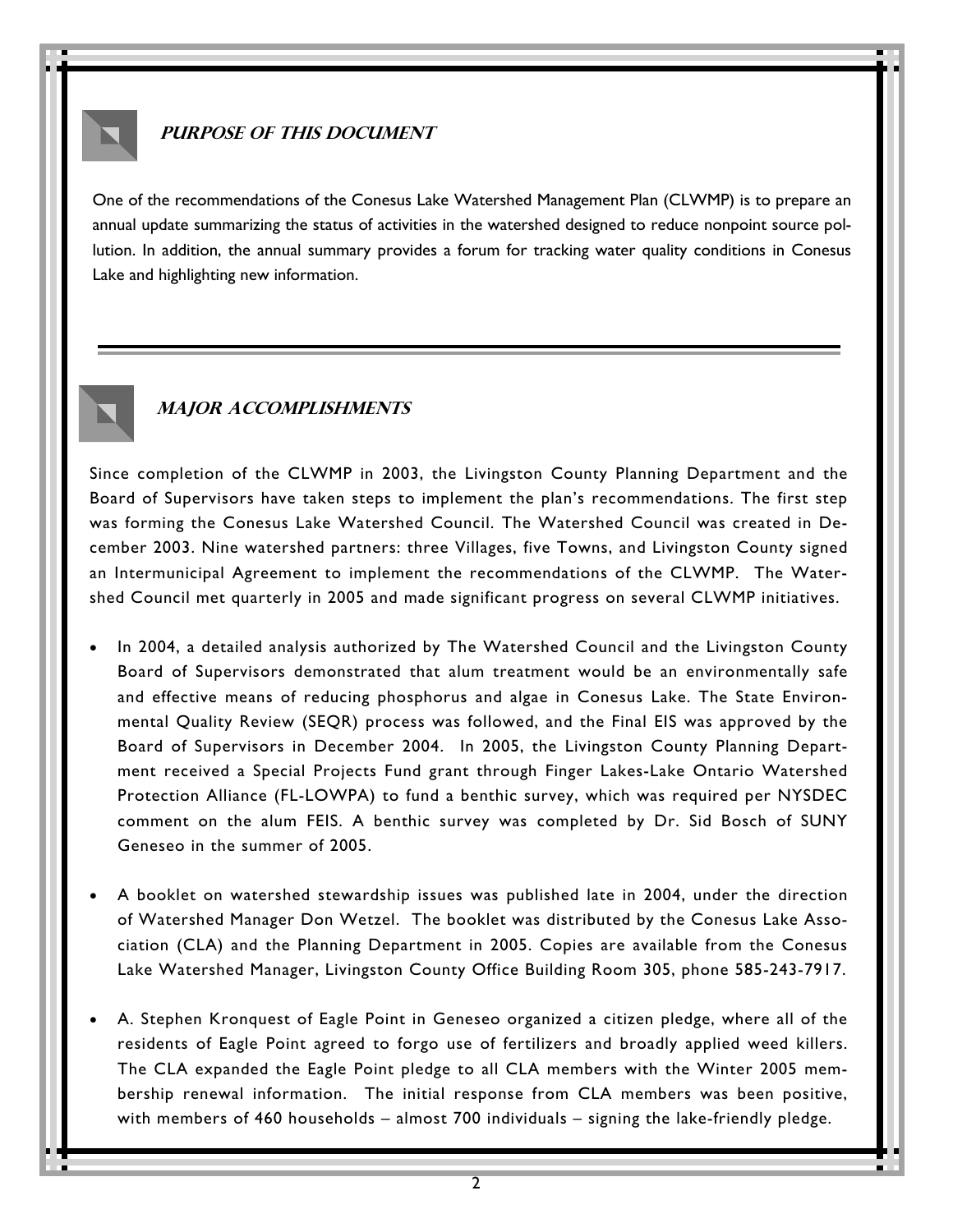- The Towns of Conesus and Sparta submitted an application for funding to the NYS Environmental Protection Fund. Monies obtained through this grant would be used for road ditch repair and maintenance work. In June 2005, EPF application was expanded to include Livingston County and the Towns of Conesus, Geneseo, Groveland, Livonia and Sparta. As of the date of this Report Card, the application is pending.
- In May 2005, the CLA received a grant through Boats US to update and reprint 10,000 Conesus Lake boating brochures. The updated brochures were distributed in July 2005.
- In 2004, the Watershed Manager presented materials to the Technical Committee about the use of weevils for the control of Eurasian watermilfoil. In July 2005, the CLA sponsored a weevil pilot test in the 4000 block of East Lake Road using 7,000 weevil larvae. SUNY Geneseo will be monitoring results of this pilot program, which will be completed in Spring 2006. Results of the pilot program will help determine whether weevils could be an effective control measure for Conesus Lake.
- Support for walleye rearing and stocking continued in 2005. One of the recommendations for improving water clarity in Conesus Lake is to increase the walleye population. Walleye are an important native fish that, if present in high enough numbers, could reduce the population of the alewife. This non-native fish has caused changes in the lake's food web leading to higher algal abundance and turbid water.The cooperative walleye rearing program was initiated in 2004 between the Finger Lakes Community College (FLCC) and New York State Department of Environmental Conservation (NYSDEC), with additional support from the Conesus Lake Association through funding from Senator McGee.
- Activities to reduce nonpoint source pollution from farms continued through 2005:
	- SUNY Brockport received a grant through Altria (parent company of Kraft Foods) for agricultural BMPs on the east side of Conesus Lake.
	- A second USDA grant application has been funded to increase the number of participating farms for 2005-2006.
	- The Livingston County Soil and Water Conservation District has completed four whole farm plans for farms in the Conesus Lake watershed. Five more whole farm plans are underway.
- Livingston County has also obtained grant funding for the following projects:
	- NYS Quality Communities Program to develop streambank mitigation plans for several streams in the watershed.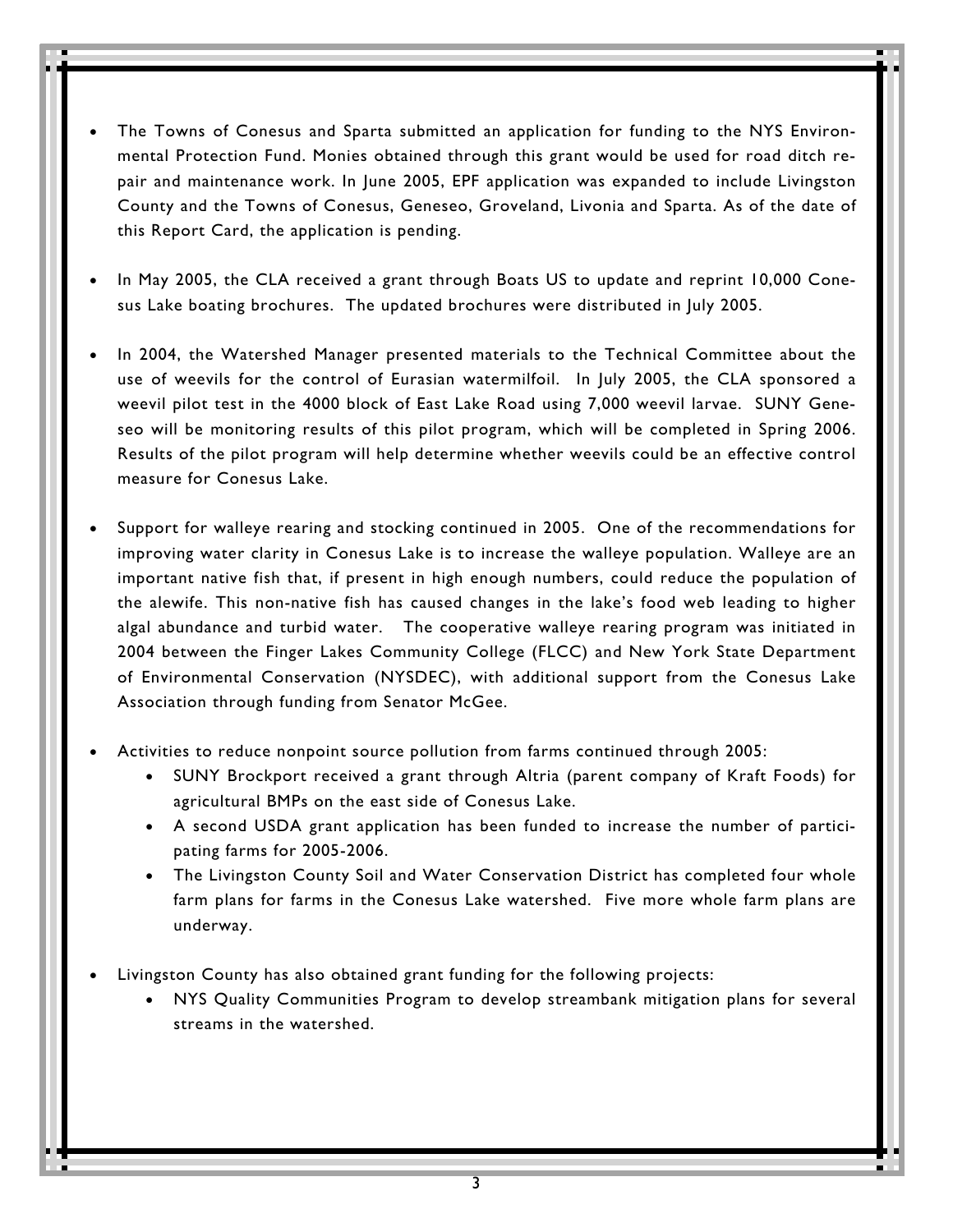## **PART A: CONESUS LAKE WATER QUALITY STATUS UPDATE**

#### **Weed growth**

Weed growth remains a major issue affecting recreational use of Conesus Lake. Dr. Sid Bosch (SUNY Geneseo) published the results of his program of detailed measurements of the type and abundance of macrophytes at defined beds of dense vegetation located around the lake.

#### **Algae and water clarity**

Summer phosphorus levels, algal abundance, and water clarity continue to be problematic. In 2004, Conesus Lake was moved to a category of the 303(d)



list requiring preparation of a Total Maximum Daily Load (TMDL) allocation. The TMDL, to be prepared by NYSDEC, will identify the sources of phosphorus and sediment affecting the lake and define measurable targets for reduction.

Volvox is a type of algae

#### **Sedimentation**

Since August 2002, investigators have made weekly measurements of stream flow and the loss of nutrients and sediment at seven watershed locations. This program is part of the USDA research program led by Dr. Joseph Makarewicz (SUNY Brockport) and Dr. Sid Bosch (SUNY Geneseo). The monitoring program continues to highlight areas of concern. Lakeshore towns have taken steps to control sedimentation from development projects by adopting sedimentation and erosion control laws.

#### **Sodium and chloride (salt) concentrations**

Sodium and chloride concentrations in Conesus Lake have steadily increased as the watershed developed. Efforts are underway to control road salt. As of 2004, all salt piles in the watershed are covered.

#### **Fisheries**

Biologists from NYSDEC Region 8 conducted a Fish Stock Assessment Survey in September 2004. These surveys are conducted at three-year intervals. The next NYSDEC Region 8 survey is anticipated for 2007. Raising and stocking of walleye fingerlings to control alewives in Conesus Lake continued during 2005.



#### **Benthic (bottom-dwelling) animals**

Zebra mussels continue to be an important component of the lake's benthic community. Dr. Sid Bosch and associates studied spawning and larval production of zebra mussels in the lake during 2004. The final data report on this study was released in the spring of 2005.

The Planning Department received Special Project Funds from the Finger Lakes-Lake Ontario Watershed Protection Alliance (FL-LOWPA) to complete a benthic survey in 2005. This benthic survey was requested by NYSDEC as part of the Final EIS for the potential alum project.

#### **Pathogen indicators (coliform bacteria)**

The Conesus Lake Watershed Inspector samples at bathing beaches permitted by LCDOH during the recreational season. Recent sampling indicates that bacteria levels in the lake are within safe levels for recreation.

4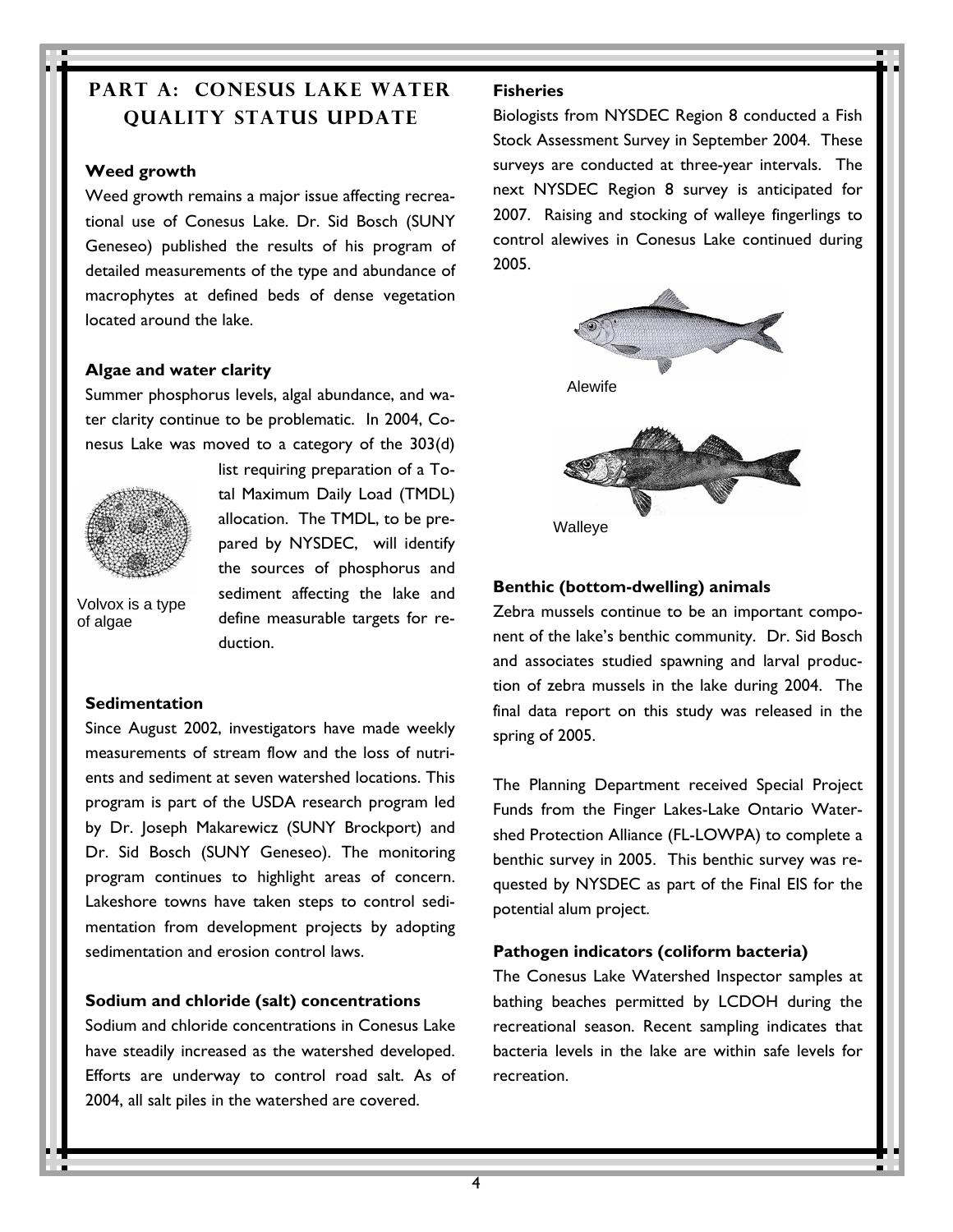#### **NEW INVESTIGATIONS—2005**

Several new investigations were initiated in 2005 to support ongoing efforts to implement the recommendations of the Watershed Management Plan. Interpretive reports for sampling activities in 2004 were also made available in 2005.

#### **Alum Treatment Project**

One recommendation of the Watershed Management Plan was to determine if alum treatment to control release of phosphorus from deep lake sediments would be effective in Conesus Lake. This nutrient becomes a food source for water column algae, which in high numbers can cloud the water and turn it green. Lower phosphorus concentrations in the water would mean less abundant water column algae.

Alum application to treat in-lake phosphorus has been under evaluation since 2003. An initial report by EcoLogic in 2003 indicated that alum treatment would be environmentally safe and effective. In 2004, the State Environmental Quality Review process for alum treatment was initiated, and the Final Environmental Impact Statement was approved in December 2004.

#### *Benthic Survey*

A baseline macroinvertebrate benthic survey was



Right: aquatic worm

requested by NYSDEC Region 8 as part of the Final EIS. Through FL-LOWPA, a Special Projects grant funded a benthic survey in the summer of 2005, conducted by Dr. Sid Bosch with associates from SUNY Geneseo and SUNY Brockport. This was the most comprehensive deep-water Left: midge larvae benthic macroinvertebrate and the state of the spring 2006. community study to date in Conesus Lake.

Dr. Bosch and his associates reported that the deepwater areas of the lake, below 8 meters (26 feet), were dominated by species of aquatic worms and midge larvae that are tolerant of low oxygen conditions and high levels of organic enrichment. Shallower waters, with more oxygen, supported a higher diversity of organisms dominated by zebra mussels.

#### *Dose Testing*

Jar tests were conducted by Dr. Mark Noll of SUNY Brockport during summer 2005. The tests allow scientists to calculate a dose of alum for the lake that would reduce phosphorus while protecting water quality and fish populations. The tests measure phosphorus removal and changes in pH and aluminum concentrations under a range of alum dosage. Results confirm that alum could be applied at concentrations that would remove phosphorus while keeping pH and aluminum within safe levels.

#### **Aquatic Weeds**

While alum is being investigated to control algal growth, other studies are underway to control weed beds.



Milfoil

*Weevil Pilot Program for Eurasian Watermilfoil Control*

Another recommendation of the Watershed Management plan was to investigate control of aquatic weeds using the aquatic moth and/or weevil. In July 2005, the CLA sponsored a weevil pilot test in the



Milfoil weevil

4000 block of East Lake Road using 7,000 weevil larvae. SUNY Geneseo will be monitoring results of this pilot program, which will be completed

5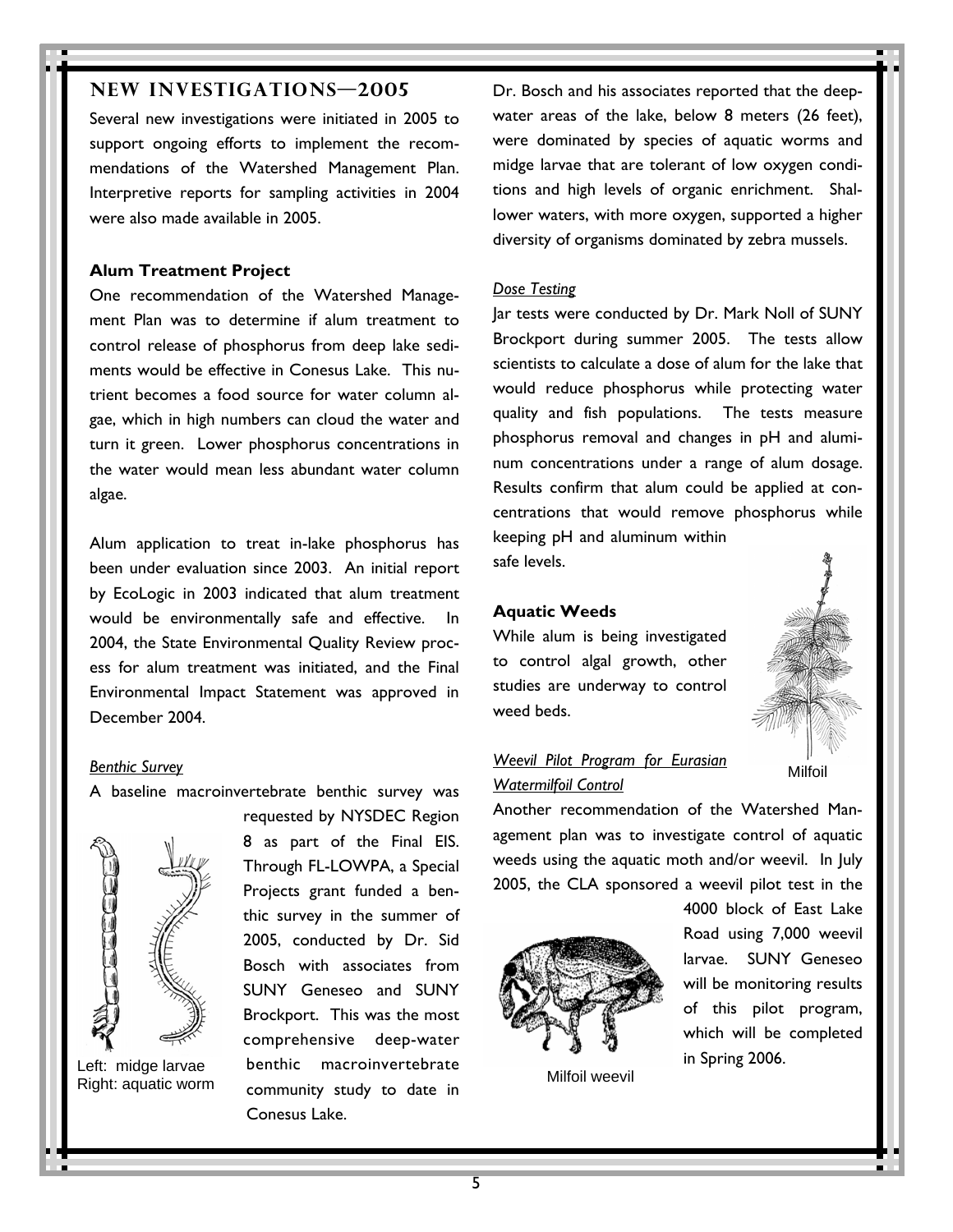#### **Zebra mussels**

During the summer of 2004, Dr. Bosch and his associates studied the timing of spawning and larval production by zebra mussels in Conesus Lake relative to lunar cycles and compared the numerical production of larvae to records from previous summers. Their findings were released in 2005.



Zebra mussel

This study identified a pattern of low-level reproductive activity punctuated by mass spawning events, consistent with previous studies on Conesus Lake and elsewhere. The peak spawning events coincided with times of the full moon, consistent with the hypothesis that moonlight may provide a synchronizing cue for zebra mussel reproduction. Larval production in 2004 was close to the highest levels recorded in previous summers.

### **RESEARCH PROGRAMS UNDERWAY AS PART OF USDA GRANT**

Funds were awarded in 2002 to a group of researchers and cooperating agencies led by Dr. Makarewicz of SUNY Brockport. The three-year project is designed to test the effectiveness of agricultural Best Management Practices (BMPs) in reducing loss of soils, nutrients, bacteria, and other pollutants.

A second USDA grant application has been funded to increase the number of participating farms for 2005-2006. SUNY Brockport received a grant through Altria (parent company of Kraft Foods) for agricultural BMPs on the east side of Conesus Lake.

The Livingston County Soil and Water Conservation District has completed four whole farm plans for farms in the Conesus Lake watershed. Five more whole farm plans are in progress.

#### *BMP Status*

Three participating farms are implementing BMPs to keep soil and applied materials on the landscape and prevent their loss to the streams and, ultimately, to Conesus Lake. Nate Herendeen and Nancy Glazier of Cornell Cooperative Extension (CCE), and Pete Kanouse of Livingston County Soil and Water Conservation District (SWCD) are working directly with farms in instituting BMPs.

#### *Stream Monitoring*

Stream monitoring tracks the export of water and materials in subwatersheds with and without participating farms. Streams are monitored year-round. These data are posted on the project web site http:// www.envsci.brockport.edu/Conesus\_Project. Data analysis confirms that the BMPs are having a beneficial effect.

#### *Algal Growth and Runoff*

Investigating how the BMPs affect the lake's weed beds is also part of the USDA-funded program. Nuisance growth of filamentous algae (metaphyton) in nearshore areas is a major issue affecting recreational use of Conesus Lake. Dr. Sid Bosch and associates studied the lake to document the distribution of filamentous algae growing in weed beds around the lake. Filamentous algae are free-floating green algae that form mats within weed beds and create unsightly conditions.

The results of this study indicate that filamentous algal growth was enhanced by runoff from the watershed during the spring and summer of 2004. The influence of in-lake nutrients may have been relatively limited.

6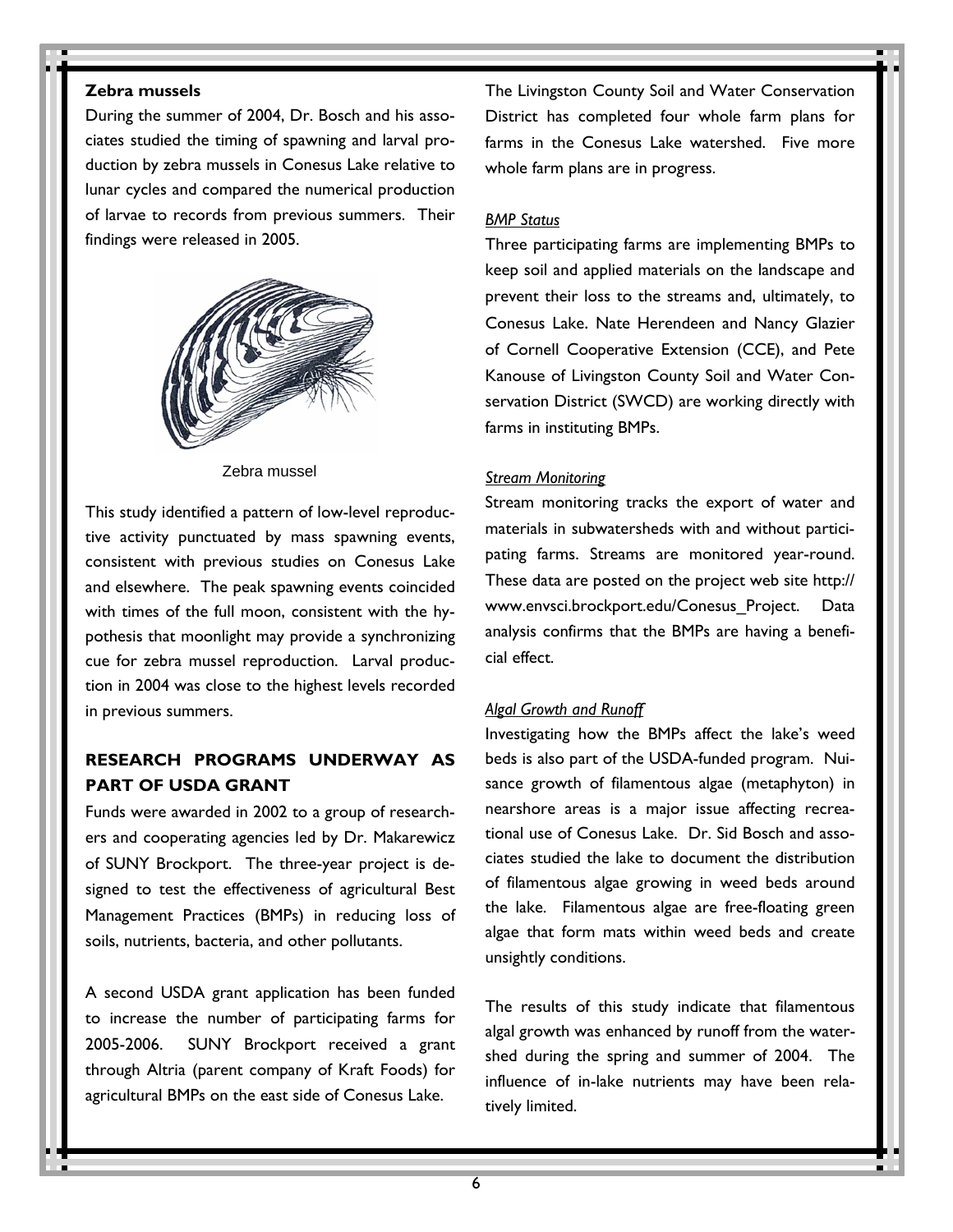#### *Bacterial monitoring*

Dr. Robert Simon of SUNY Geneseo is monitoring bacteria in watershed streams. Again, data analysis is underway; preliminary results suggest that the BMPs are effective in reducing the numbers of bacteria washed off the landscape.

Another interesting investigation by Dr. Makarewicz and his graduate students relates to source typing of bacteria; that is, determining whether fecal bacteria are coming from humans, cattle, geese, or other wildlife. Results differ for each stream. However, geese turn out to be to be an important source. This is particularly true during the winter.

#### *Hydrodynamic Modeling*

Researchers from Rochester Institute of Technology have produced detailed bathymetric maps (maps of the lake bottom) and constructed a hydrodynamic model showing how water moves and transports materials within the lake. The model is able to simulate the lake's water temperatures and predict where sediment will be deposited.

#### *Publications*

The SWCD, Farm Services Agency, and CCE provide technical services and training to the agricultural community. A brochure describing agricultural BMPs in the Conesus Lake watershed was distributed in 2005.

Conesus Lake showing weed beds and agricultural fields

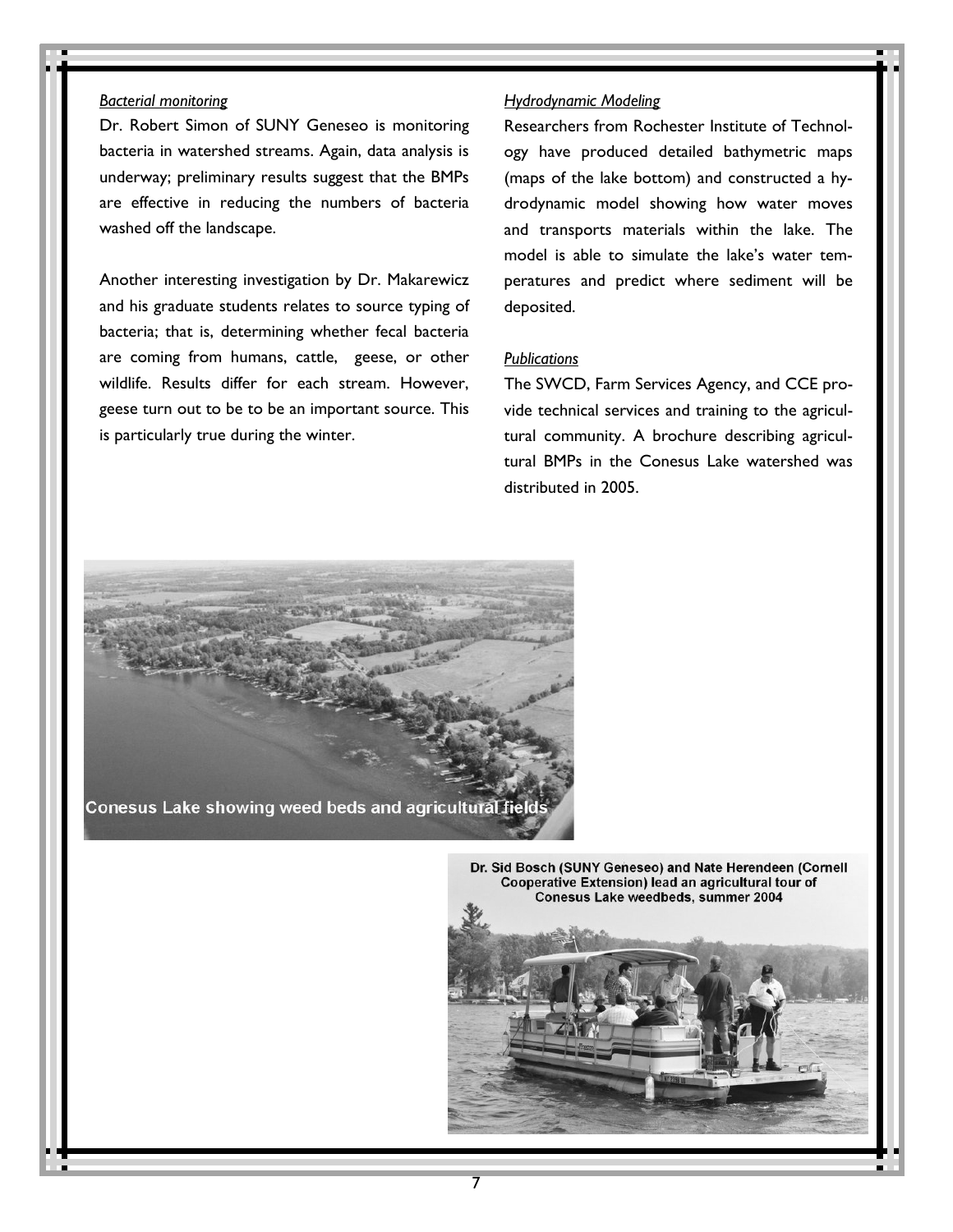# PART B: CLWMP RECOMMENDATIONS STATUS UPDATE

| No.           | Recommendation                                                                                                                                                                                                                                                                   | <b>Priority</b> | <b>Percent</b><br><b>Completed</b> | Comments                                                                                                                                            |
|---------------|----------------------------------------------------------------------------------------------------------------------------------------------------------------------------------------------------------------------------------------------------------------------------------|-----------------|------------------------------------|-----------------------------------------------------------------------------------------------------------------------------------------------------|
|               | Creation of a Conesus Lake Water-<br>shed Council and its Committees,<br>and the hiring of a Conesus Lake<br><b>Watershed Manager</b>                                                                                                                                            | High            | 100%                               | Council activities<br>are on-going                                                                                                                  |
| $A-I$         | Review and amend zoning regula-<br>tions to make them more lake-<br>friendly                                                                                                                                                                                                     | High            | 30%                                | <b>G/FLRPC</b> local laws<br>project completed                                                                                                      |
| $A-2$         | Adopt local sediment and erosion<br>control laws based on the CLWMP<br>Model Erosion and Sediment Con-<br>trol Law                                                                                                                                                               | Medium          | 100%<br>(lakeshore<br>Towns)       | Enforcement on-<br>going                                                                                                                            |
| $A-3$         | Develop public education campaigns:<br>Encourage planting and protec-<br>tion of streamside vegetation<br>Discourage use of herbicides,<br>$\bullet$<br>pesticides, and fertilizers on<br>shoreline properties<br>Erosion control and lake-<br>$\bullet$<br>friendly landscaping | Medium          | 60%                                | On-going effort;<br>distribution of lake<br>and watershed<br>stewardship booklet<br>in 2005;<br>monthly news arti-<br>cles by Watershed<br>Manager. |
| $B - I$       | Secure funding to help mitigate the<br>financial impacts of changes in agri-<br>cultural practices on the producers.                                                                                                                                                             | <b>High</b>     | 20%                                | USDA grants,<br>SWCD, and FSA<br>programs                                                                                                           |
| $B-1$ , $B-2$ | Implement practices that will reduce<br>nonpoint source pollution from<br>farms                                                                                                                                                                                                  | High            | 15%                                | USDA funded pro-<br>gram; 4 whole farm<br>plans completed.                                                                                          |
| $B-3*$        | Develop & implement programs for<br>waste removal from farms                                                                                                                                                                                                                     | High            | 0*                                 |                                                                                                                                                     |
| $B-4$         | Develop programs for public educa-<br>tion and outreach for both the agri-<br>cultural and the non-agricultural<br>community                                                                                                                                                     | <b>High</b>     | 20%                                | • On-going effort;<br>distribution of<br>stewardship book-<br>let in 2005<br>• Citizen pledge<br>• Monthly news<br>articles                         |
| $B-5$         | Recruit additional agricultural pro-<br>ducers to serve on advisory commit-<br>tee during implementation phase of<br>watershed management plan                                                                                                                                   | <b>High</b>     | 100%                               | On-going                                                                                                                                            |
| $C-1$         | Develop and implement program to<br>restore and stabilize streambanks in<br>the watershed                                                                                                                                                                                        | High            | 5%                                 | NYS QCP grant<br>received                                                                                                                           |
| $C-2$         | Identify & develop sites for regional<br>stormwater treatment areas                                                                                                                                                                                                              | Low             | 5%                                 | Grant funding being<br>pursued                                                                                                                      |





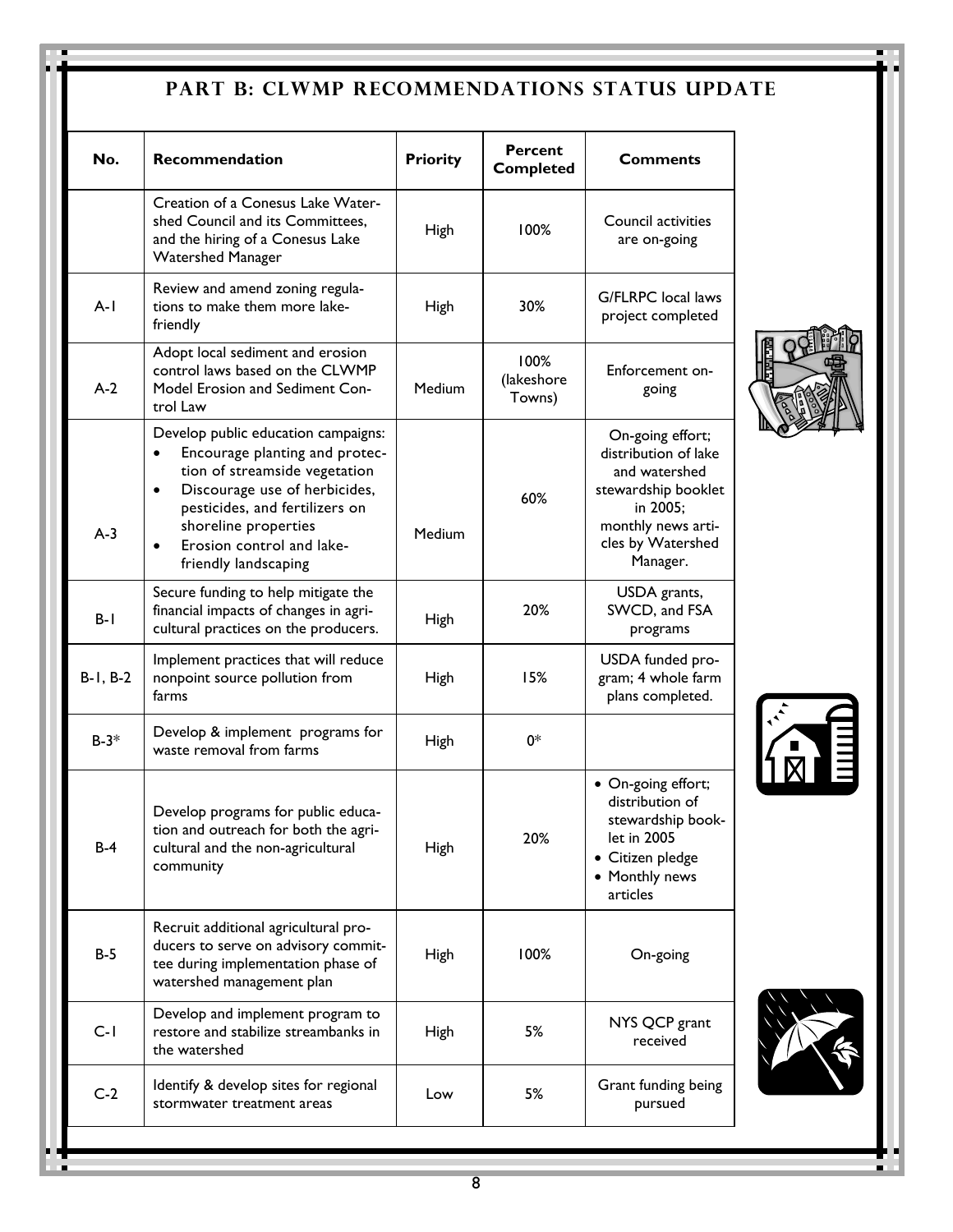| No.              | Recommendation                                                                                                                                                                                                                                                                                                                                                                                                                                                                                                      | <b>Priority</b> | <b>Percent</b><br><b>Completed</b> | <b>Comments</b>                                                                                                                                     |
|------------------|---------------------------------------------------------------------------------------------------------------------------------------------------------------------------------------------------------------------------------------------------------------------------------------------------------------------------------------------------------------------------------------------------------------------------------------------------------------------------------------------------------------------|-----------------|------------------------------------|-----------------------------------------------------------------------------------------------------------------------------------------------------|
| $D-I$            | Provide training on erosion control<br>practices for Municipal Highway<br>Departments                                                                                                                                                                                                                                                                                                                                                                                                                               | <b>High</b>     | 100%                               | On-going                                                                                                                                            |
| $D-2$            | Implement best management prac-<br>tices, such as hydroseeding or<br>other approved methods, as soon<br>as possible after road construction<br>or maintenance activities occur in<br>the watershed                                                                                                                                                                                                                                                                                                                  | Medium          | 25%                                | Environmental Pro-<br>tection Fund appli-<br>cation submitted                                                                                       |
| $D-3$            | Municipal Highway Departments<br>should develop a plan, subject to<br>available funding, to remediate<br>ditches in poor condition                                                                                                                                                                                                                                                                                                                                                                                  | Medium          | 5%                                 | Remediation occurs<br>as funding allows                                                                                                             |
| $D-4*$           | Develop plan to phase-in computer<br>controlled spreaders on trucks<br>used for winter de-icing                                                                                                                                                                                                                                                                                                                                                                                                                     | Low             | 0*                                 | Not practical at this<br>time                                                                                                                       |
| $D-5$            | Develop public education cam-<br>paigns:<br>Sensible winter driving<br>$\bullet$<br>Why and when are road<br>$\bullet$<br>ditches cleaned. Need to<br>keep yard debris and trash out<br>of road ditches                                                                                                                                                                                                                                                                                                             | Low             | 60%                                | On-going effort;<br>distribution of stew-<br>ardship booklet in<br>2005; monthly news<br>articles by Water-<br>shed Manager                         |
| $E-1$ ,<br>$E-6$ | Revise Watershed Rules and Regu-<br>lations                                                                                                                                                                                                                                                                                                                                                                                                                                                                         | <b>High</b>     | 100%                               | Submitted to NYS-<br>DOH for approval;<br>awaiting response                                                                                         |
| $E-2$            | Develop a public education cam-<br>paign:<br>Effect of boat speed on weeds<br>(creates weed-chop)<br>Precautions to follow when<br>$\bullet$<br>discarding unused bait or<br>transporting bait from one<br>waterbody to another (exotic<br>species introduction)<br>Need to clean and inspect boat<br>$\bullet$<br>(body, bilge, coolant system,<br>etc.) and trailer when trans-<br>porting from one waterbody to<br>another (exotic species intro-<br>duction)<br>Existing boat and personal wa-<br>tercraft laws | High            | 60%                                | On-going effort;<br>distribution of lake<br>and watershed<br>stewardship booklet<br>in 2005; distribution<br>of new boating bro-<br>chures in 2005. |
| $E-3$            | Continued enforcement of existing<br>boat and personal watercraft laws                                                                                                                                                                                                                                                                                                                                                                                                                                              | <b>High</b>     | 100%                               | On-going                                                                                                                                            |
| $E-4$            | Amend Town dock laws to add the<br>provision of 24-hour access to toi-<br>let facilities to the list of require-<br>ments for granting a Special Use<br>Permit                                                                                                                                                                                                                                                                                                                                                      | Medium          | 0%                                 | Part of G/FLRPC<br>local laws project                                                                                                               |
| $E-5$            | Winterize toilet facilities at State<br>Boat Launch and Long Point Park                                                                                                                                                                                                                                                                                                                                                                                                                                             | Medium          | 0%                                 |                                                                                                                                                     |

and the control of the control of the control of the control of the control of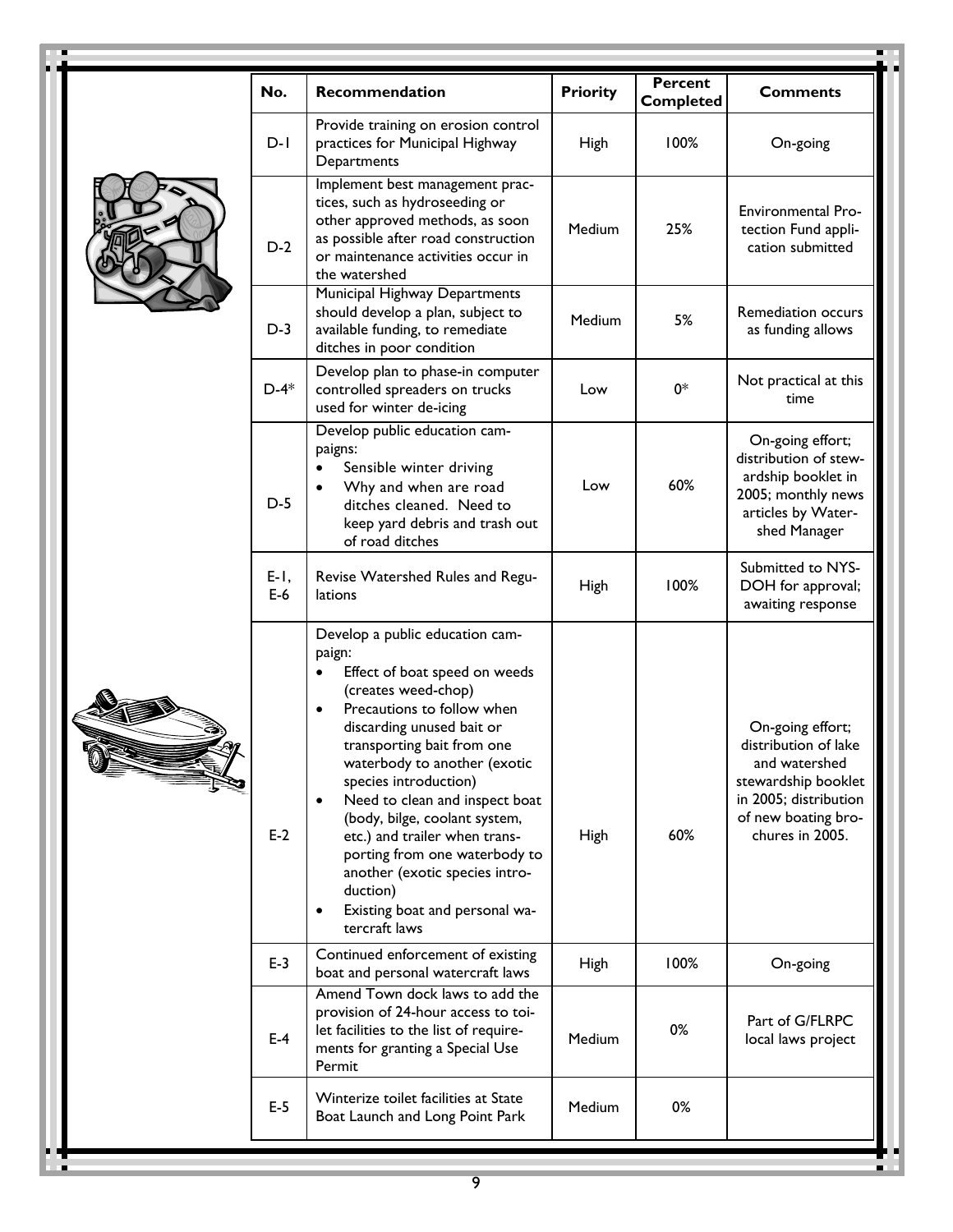| No.   | Recommendation                                                                                                                                                                                                                                                                     | <b>Priority</b> | <b>Percent</b><br><b>Completed</b> | <b>Comments</b>                                                                 |  |
|-------|------------------------------------------------------------------------------------------------------------------------------------------------------------------------------------------------------------------------------------------------------------------------------------|-----------------|------------------------------------|---------------------------------------------------------------------------------|--|
| $F-I$ | Request NYSDEC to review and<br>update safe water yield calculations<br>for Conesus Lake.                                                                                                                                                                                          | High            | 100%                               | Submitted to DEC 2004;<br>awaiting response                                     |  |
| $F-2$ | Extend sewer system                                                                                                                                                                                                                                                                | Medium          | 0%                                 | NYS CW/CA Bond Act<br>grant received                                            |  |
| $F-3$ | Control sanitary sewer overflows<br>within the collection system.                                                                                                                                                                                                                  | Medium          | 15%                                | On-going; NYS CW/CA<br>Bond Act grant received                                  |  |
| $F-4$ | Develop protocol and timeline to<br>inventory septic/sanitary systems in<br>watershed.                                                                                                                                                                                             | Low             | 5%                                 |                                                                                 |  |
| $G-I$ | Investigate and implement effective<br>methods to control the spread of<br>non-native (exotic) organisms.                                                                                                                                                                          | <b>High</b>     | 5%                                 | Distribution of boating<br>brochure and stewardship<br>booklet.                 |  |
| $G-2$ | Develop and implement a program<br>for cleaning accumulated aquatic<br>plants and algae along the shoreline<br>of Conesus Lake.                                                                                                                                                    | <b>High</b>     | 5%                                 |                                                                                 |  |
| $G-3$ | Initiate effort to determine if alum<br>treatment to control release of<br>phosphorus from deep lake sedi-<br>ments would be effective in Cone-<br>sus Lake. Proceed with plans for<br>implementation if effectiveness is<br>warranted and monitor for environ-<br>mental impacts. | <b>High</b>     | 20%                                | FL-LOWPA benthic survey<br>grant received; benthic<br>survey completed          |  |
| $G-4$ | Initiate effort to determine if in-<br>creased stocking of walleye finger-<br>lings, or other species, would be an<br>effective biological control in Cone-<br>sus Lake.                                                                                                           | High            | 35%                                | CLA financial support of<br>NYSDEC/FLCC walleye<br>rearing continued in 2005.   |  |
| $G-5$ | Initiate an experimental program<br>for control of aquatic weeds using<br>the aquatic moth and/or weevil.                                                                                                                                                                          | Medium          | 10%                                | Weevil pilot project<br>started in July 2005; will be<br>completed Spring 2006. |  |
| $G-6$ | Develop program for suctioning<br>weeds from shallow public areas                                                                                                                                                                                                                  | Low             | 5%                                 | <b>Technical Committee</b><br>heard presentation at June<br>2005 meeting.       |  |
| $G-7$ | Develop weed harvesting program                                                                                                                                                                                                                                                    | Low             | 0%                                 |                                                                                 |  |
| H-I   | Conduct an annual monitoring pro-<br>gram of Conesus Lake and its wa-<br>tershed. An annual monitoring<br>meeting should be held to coordi-<br>nate the monitoring program.                                                                                                        | High            | 100%                               | On-going                                                                        |  |
| $H-2$ | Prepare and distribute an annual<br>Conesus Lake and Watershed Re-<br>port Card                                                                                                                                                                                                    | High            | 100%                               | On-going                                                                        |  |

\*These recommendations were not targeted for work in 2005.

**Key to Acronyms**  CLWMP—Conesus Lake Watershed Management Plan FLCC—Finger Lakes Community College SEQR—State Environmental Quality Review FSA—Farm Services Agency **SWCD—Soil and Water Conservation District** G/FLRPC—Genesee/Finger Lakes Regional Planning Council TMDL\_\_Total Maximum Daily Load

NYSDEC—New York State Department of Environmental Conservation<br>NYSDOH—New York State Department of Health